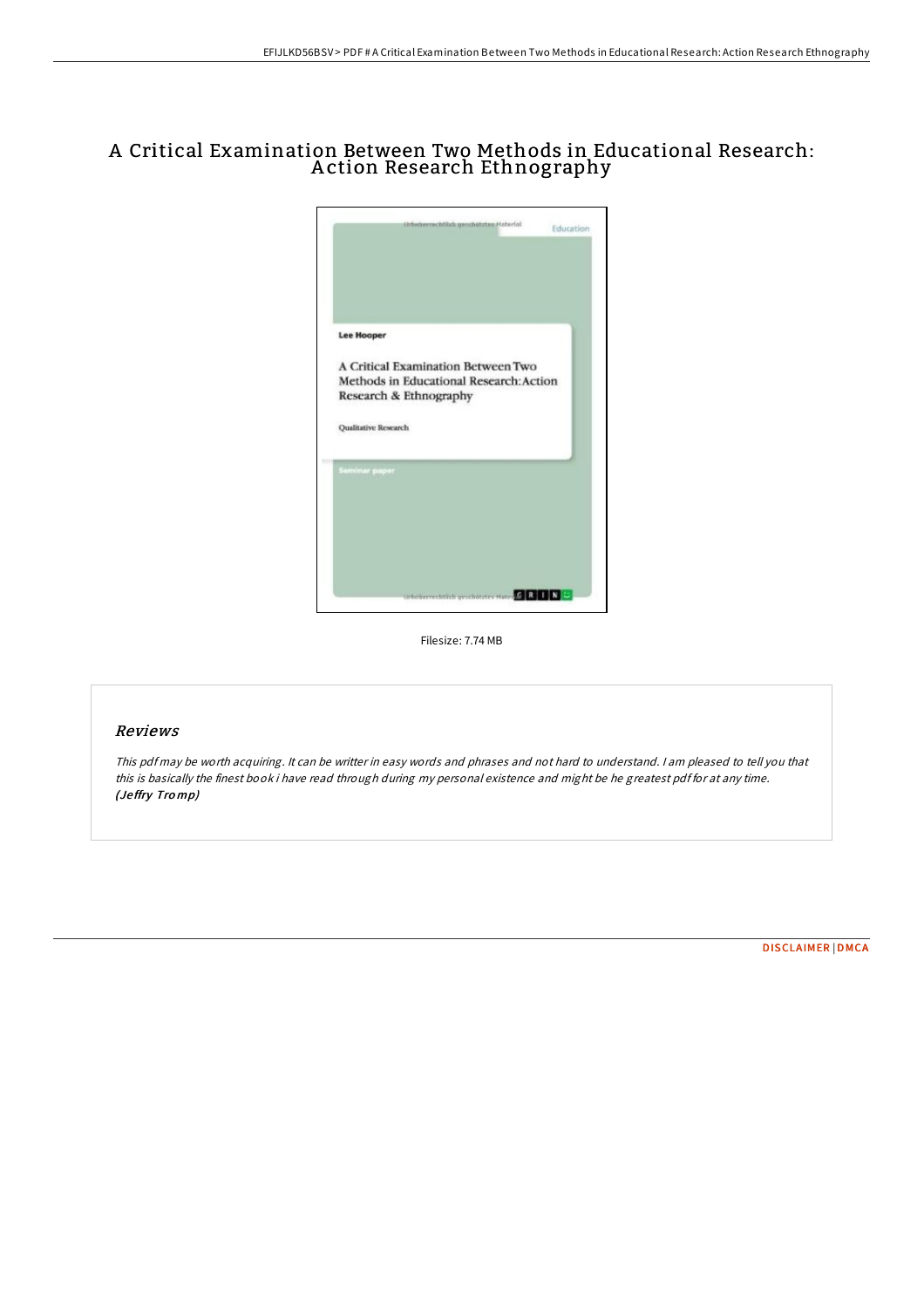## A CRITICAL EXAMINATION BETWEEN TWO METHODS IN EDUCATIONAL RESEARCH: ACTION RESEARCH ETHNOGRAPHY



Grin Verlag. Paperback. Condition: New. 20 pages. Dimensions: 10.0in. x 7.0in. x 0.1in.Seminar paper from the year 2013 in the subject Pedagogy - Pedagogic Psychology, grade: 1, 3, Massey University, New Zealand, course: Counselling, language: English, abstract: Action Research (AR) is a term used to denote a methodical system of investigation and reflection, performed by individuals for their own professional practice and development. It encompasses a social philosophy that is centered on acquiring practical knowledge that can be applied to concrete situations. The goals of AR can be generalized into three potential outcomes: Improving practice, improving understanding of practice, and improving the situation in which the practice takes place. This item ships from multiple locations. Your book may arrive from Roseburg,OR, La Vergne,TN. Paperback.

 $\overline{\mathrm{pos}}$ Read A Critical [Examinatio](http://almighty24.tech/a-critical-examination-between-two-methods-in-ed.html)n Between Two Methods in Educational Research: Action Research Ethnography **Online D** Download PDF A Critical [Examinatio](http://almighty24.tech/a-critical-examination-between-two-methods-in-ed.html)n Between Two Methods in Educational Research: Action Research

**Ethnography**